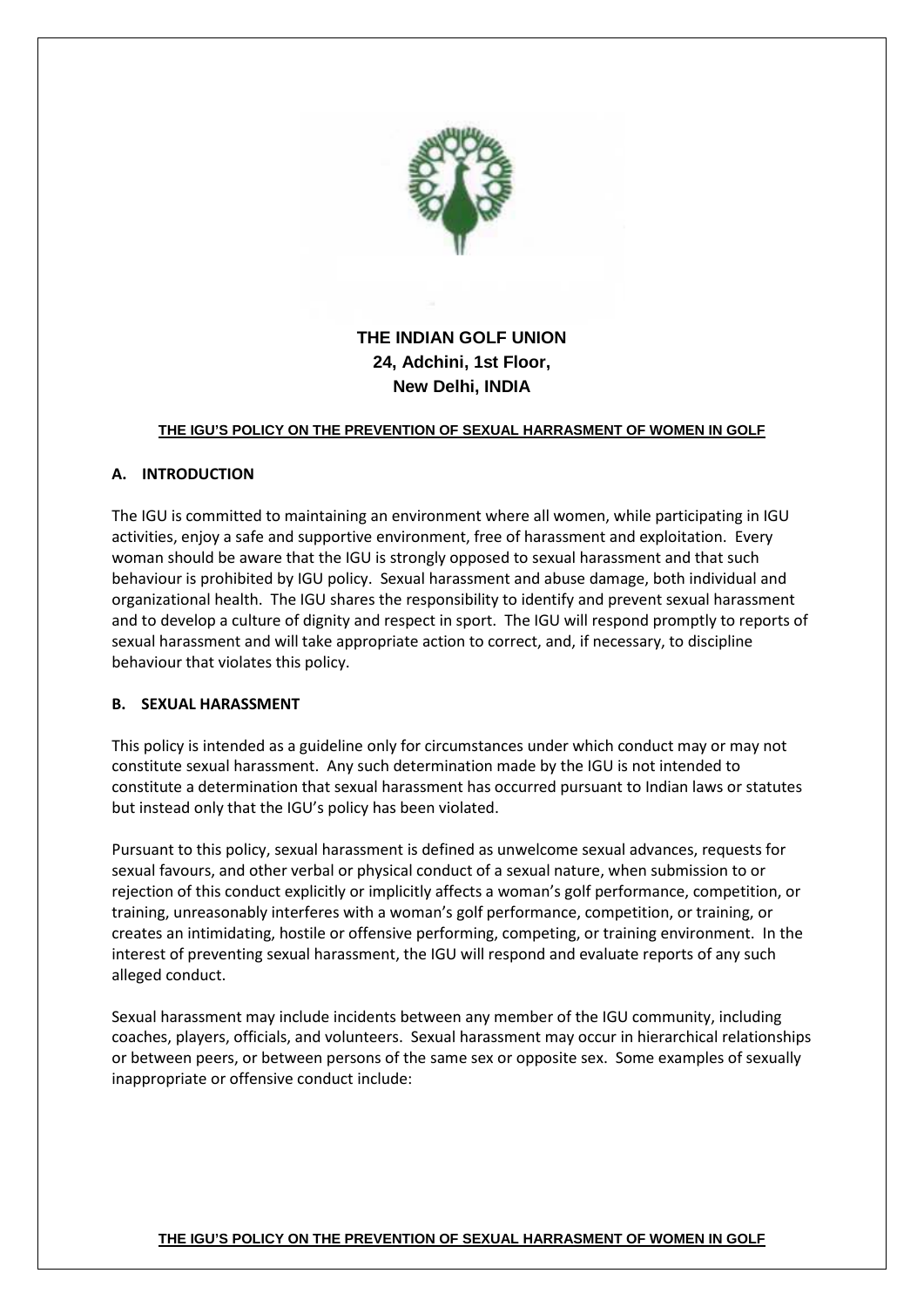

(1) Unwanted physical contact or conduct of any kind, including sexual flirtations, touching, advances, or propositions;

(2) Verbal harassment of a sexual nature, such as lewd comments, sexual jokes or references, and Offensive personal references;

(3) Demeaning, insulting, intimidating, or sexually suggestive comments about an individual;

(4) The display of demeaning, insulting, intimidating, or sexually suggestive objects, pictures, or photographs; and

(5) Demeaning, insulting, intimidating, or sexually suggestive written, recorded, or electronically transmitted messages (such as email, instant messaging, and Internet materials)

In determining whether the reported conduct constitutes sexual harassment under this policy, consideration shall be given to the record of the conduct as a whole and to the totality of the circumstances, including the context in which the conduct occurred.

This policy covers unwelcome conduct of a sexual nature. Harassment that is not sexual in nature but is based on gender is also prohibited by the IGU. While discrimination based on these factors may be distinguished from sexual harassment, this type of discrimination may contribute to the creation of a hostile performing, competing, training, or learning environment. Thus, in determining whether a hostile environment due to sexual harassment exists, IGU may take into account acts of discrimination based on gender.

# **C. RETALIATION**

This policy also prohibits retaliation against a person who reports sexual harassment, assists someone with a report of sexual harassment, or participates in any manner in an investigation or resolution of a sexual harassment report. Retaliation includes threats, intimidation, reprisals, and/or adverse actions related to athletic performance, competition, or training.

# **D. DISSEMINATION OF THE POLICY**

As part of the IGU's commitment to providing a harassment-free performing, competing, and training environment, this policy shall be disseminated widely to the IGU community through publications, websites, and other appropriate channels of communication.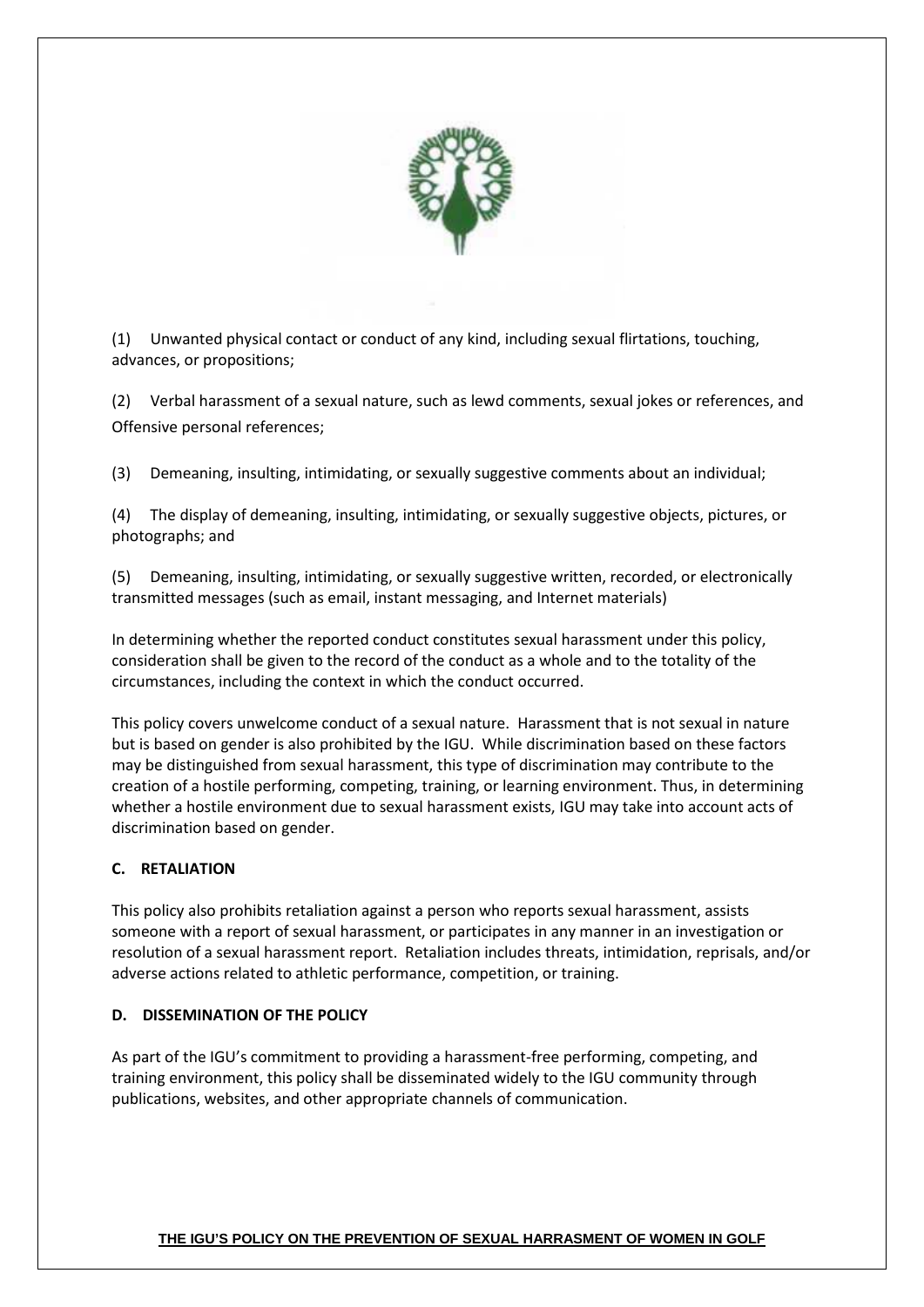

# **E. REPORTS OF SEXUAL HARASSMENT**

Any aggrieved person who believes conduct that may constitute sexual harassment under this policy has occurred has a responsibility to report the situation as soon as possible. The report or complaint should be made to the Director General of the IGU.

All individuals are required to cooperate in any investigation. A timely resolution of each complaint should be reached and communicated to the parties involved.

Complaints of harassment will be investigated promptly and in as impartial and confidential a manner as possible by, or at the direction of, the office of IGU's Secretariat. An investigation should be completed within thirty (30) days of receiving a complaint and a report written of the investigation findings. The office of IGU's Secretariat shall determine the appropriate response to any complaint of sexual harassment, which response may include early resolution and/or targeted training or educational programs.

Upon completion of the investigation and report, the office of IGU's Secretariat may reinstate the alleged harasser's IGU membership.

# **F. DISCIPLINARY ACTION**

Any person of the IGU community who is found to have engaged in sexual harassment in violation of this policy is subject to appropriate disciplinary action, up to and including termination or permanent banishment from all IGU activities, including from volunteering or participating on behalf of the organization. Generally, disciplinary action will be recommended when the harassing conduct is sufficiently severe, persistent, or pervasive that is alters or limits the opportunity to participate in and benefit from IGU membership. Any person disciplined under this policy with termination or permanent banishment from all IGU activities shall have a right to appeal said discipline.

# **G. CRIMINAL PROCEEDINGS**

Where such conduct amounts to a specific offence under the Indian Penal Code or under any other law, the IGU shall initiate appropriate action in accordance with the law by making a complaint with the appropriate authority. The IGU will ensure that the affected person or witnesses are not victimized or discriminated against while dealing with complaints of sexual harassment. The affected person shall have the option to seek transfer of the perpetrator or her own transfer.